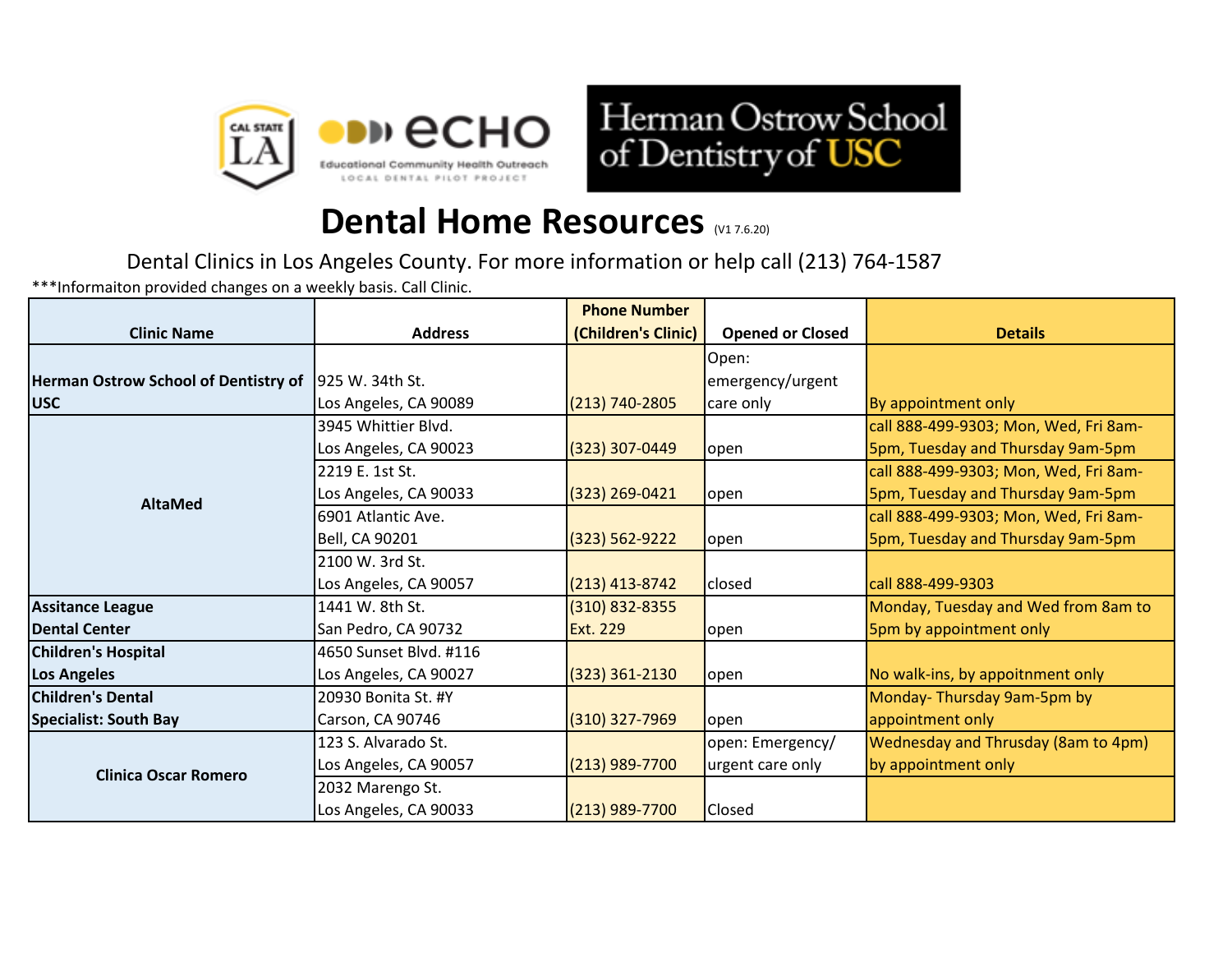|                                   |                                       |                  | Open:                                    |                                        |
|-----------------------------------|---------------------------------------|------------------|------------------------------------------|----------------------------------------|
|                                   | 8525 W Pico Blvd, los Angeles, CA     |                  | emergency/urgent                         |                                        |
| <b>Children's Dental Fun Zone</b> | 90035                                 | (800) 717-5437   | care only                                | Monday to Friday (8 am - 5 pm)         |
|                                   |                                       |                  | Open:                                    |                                        |
|                                   | 2233 E Garvey Ave N suite a, West     |                  | emergency/urgent                         |                                        |
| <b>Children's Dental Fun Zone</b> | Covina, CA 91791                      | (800) 717-5437   | care only                                | Monday to Friday (8 am - 5 pm)         |
|                                   |                                       |                  | Open:                                    |                                        |
|                                   | 2455 Colorado Blvd #16, Los           |                  | emergency/urgent                         |                                        |
| <b>Children's Dental Fun Zone</b> | Angeles, CA 90041                     | (800) 717-5437   | care only                                | Monday to Friday (8 am - 5 pm)         |
|                                   | 137 N Montebello Blvd #B,             |                  | open: Emergency/                         | Mon, Wed, Friday (8 am - 5pm) Tues and |
| <b>Children's Dental Fun Zone</b> | montebello, Ca 90640                  | (800) 717-5437   | urgent care only                         | Thurs 9am - 6pm                        |
| <b>Faison &amp; Faison</b>        | 411 S. Long Beach Blvd.               |                  |                                          | Monday-Thursday (9am -12pm, 2pm-4pm)   |
| <b>Pediatric Dentists</b>         | Compton, CA 90221                     | (310) 537-2217   | open: emergency only by appointment only |                                        |
| <b>ToHelpEveryone</b>             | 3721 south La Brea ave, Los           |                  |                                          | Monday- Friday (8-5pm), By appointment |
| (T.H.E.) Dental Clinics           | Angeles, CA, 90016                    | (323) 730-1920   | open: emergency only only, walks welcome |                                        |
|                                   |                                       |                  |                                          |                                        |
| <b>ToHelpEveryone</b>             | 10223 firmona ave, Lennox, CA         |                  |                                          |                                        |
| (T.H.E.) Dental Clinics           | 90304                                 | (323) 730-1920   | closed                                   |                                        |
| The Brace Place & Kids            | 16424 Bellflower Blvd.                |                  |                                          | Monday-Friday (8am-4pm); By            |
| Dentistry                         | Bellflower, CA 90706                  | (562) 804-1468   | open                                     | appointment patient of record ONLY     |
|                                   |                                       |                  | Open:                                    |                                        |
| <b>East Valley Community</b>      | 420 south glendora ave, West          |                  | Emergency/Urgent                         | Monday-Friday (8-3pm); appointment     |
| <b>Health Center</b>              | Covina, CA 91790 (next to Carlo's Jr) | 909-620-8088     | care only                                | only                                   |
|                                   |                                       |                  | Open:                                    |                                        |
| <b>East Valley Community</b>      | 1555 South Grey Ave, Pomona, CA,      |                  | emergency/urgent                         | Monday-Friday (8-2pm); By appointment  |
| <b>Health Center</b>              | 91768                                 | (909) 620-8088   | care only                                | only                                   |
|                                   | 1530 S. Olive St.                     |                  | Emergency/Urgent                         | Monday-Saturday (8-3pm); By            |
| <b>Eisner Health</b>              | Los Angeles, CA 90015                 | (213) 747-5542   | care only                                | Appointment or walk-ins                |
|                                   | 3680 E. Imperial Hwy.                 | $(310)$ 608-4898 |                                          |                                        |
| <b>Eisner Health</b>              | Lynwood, CA 90262                     | Ext. 2310        | closed                                   |                                        |
|                                   | 15477 Ventura Blvd., Ste. LL          |                  |                                          |                                        |
| <b>Eisner Health</b>              | Sherman Oaks, CA 91403                | (818) 647-7973   | closed                                   |                                        |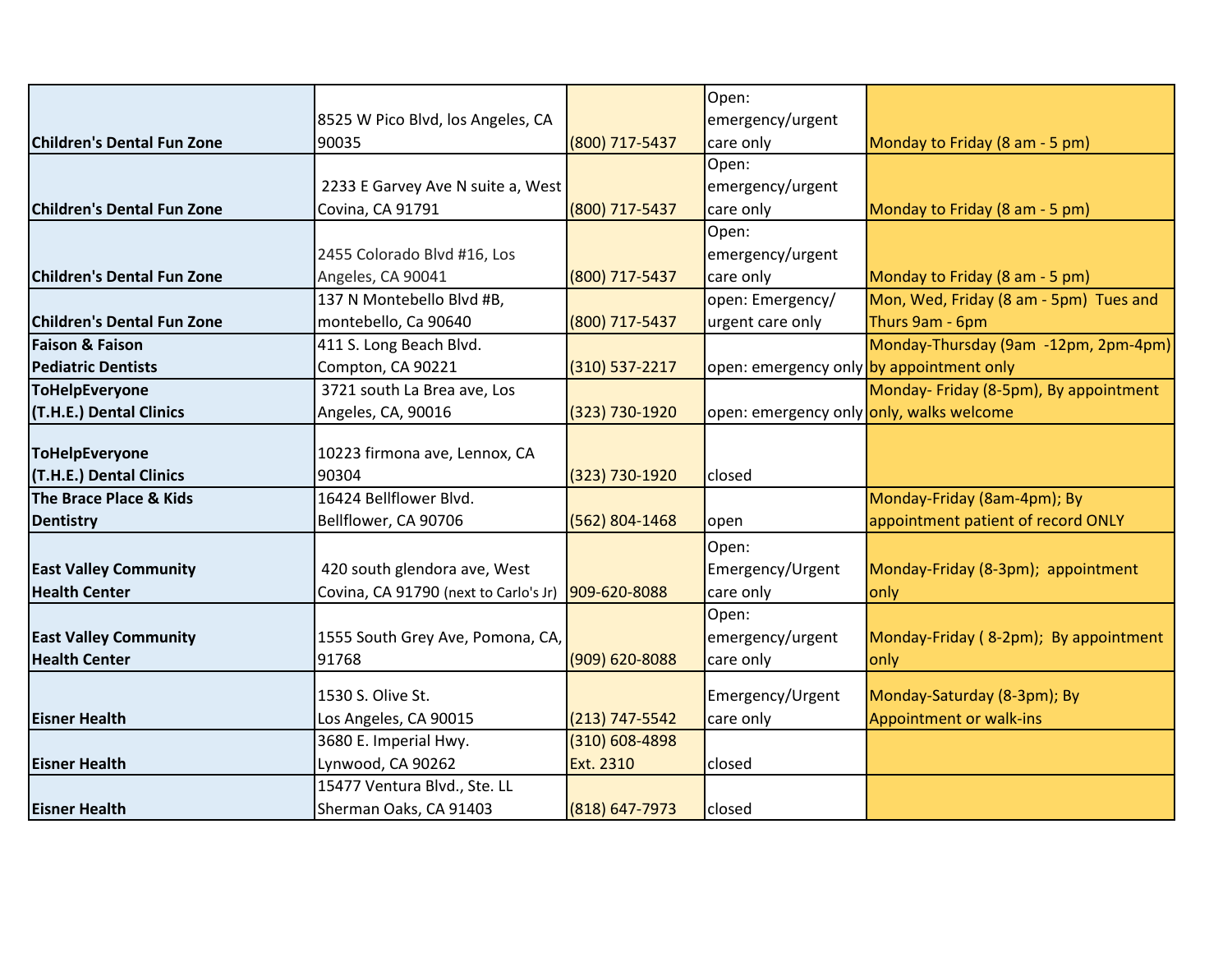|                                   |                           |                    | Open:                |                                          |
|-----------------------------------|---------------------------|--------------------|----------------------|------------------------------------------|
| <b>Children's Dental</b>          | 455 E. Columbia St. #32   |                    | Emergency/Urgent     | Monday-Friday (7am-4pm); By              |
| <b>Health Clinic</b>              | Long Beach, CA 90806      | (562) 933-3141     | Care only            | appointment and walk ins                 |
|                                   | Mobile unit: Changes      | (323) 552-3458     |                      |                                          |
| <b>QueensCare</b>                 | location - call           | $(323) 552 - 6875$ | Closed               |                                          |
|                                   |                           |                    |                      | Mon-Wed (8 am to 6pm) Thurs (7am to      |
| South Bay Children's              | 14722 Hawthorne Blvd. #A  |                    |                      | 3pm); by appointment patient of record   |
| <b>Health Center</b>              | Lawndale, CA 90260        | (310) 973-5437     | Open                 | only                                     |
|                                   |                           |                    |                      |                                          |
| <b>South Central Family</b>       | 3410 S. Hooper Ave.       | (323) 908-4200     |                      |                                          |
| <b>Health Center</b>              | Los Angeles, CA 90011     |                    | closed               |                                          |
| <b>South Central Family</b>       | 4415 S. Central Ave.      |                    |                      | Monday-Friday (8-2pm); By appointment    |
| <b>Health Center</b>              | Los Angeles, CA 90011     | (323) 908-4200     | open                 | only or walk- ins                        |
| <b>South Central Family</b>       | 2680 Saturn Ave.          |                    |                      |                                          |
| <b>Health Center</b>              | Huntington Park, CA 90255 | (323) 908-4200     | closed               |                                          |
| <b>The Children's Dental</b>      | 300 E. Buckthorn St.      |                    |                      | Monday- Friday: by appointment only      |
| <b>Center of Greater L.A.</b>     | Inglewood, CA 90301       | (310) 419-3000     | open                 | (8am-5:00pm)                             |
|                                   |                           |                    | Open:                |                                          |
|                                   | 8405 Beverly Blvd.        |                    | Emergency/Urgent     | Monday, Wed, Friday (8am -3:00 pm)       |
| <b>The Saban Community Clinic</b> | Los Angeles, CA 90048     | (323) 653-1990     | Care only            | Appointment only                         |
|                                   |                           |                    |                      |                                          |
|                                   |                           |                    | Open: New patients & |                                          |
|                                   | 5205 Melrose Ave.         |                    | Emergency/Urgent     | Monday, Wed, Friday (8am -3:00 pm)       |
| <b>The Saban Community Clinic</b> | Los Angeles, CA 90038     | (323) 653-1990     | Care                 | Appointment only                         |
|                                   |                           |                    | Open:                |                                          |
| <b>UCLA Venice Dental</b>         | 323 S Lincoln Blvd.       |                    | emergency/urgent     |                                          |
| <b>Center</b>                     | Venice, CA 90291          | $(310)$ 392-4103   | care only            | No new patients. Patient of record only. |
|                                   | 545 S. San Pedro St.      |                    |                      |                                          |
| <b>Union Rescue Mission</b>       | Los Angeles, CA 90013     | $(213)$ 347-6300   | Closed               |                                          |
|                                   | 3932 Wilshire Blvd. #200  |                    |                      | Monday to Friday (8:30 to 5:00pm); By    |
| <b>Children's Dental World</b>    | Los Angeles, CA 90010     | $(213)$ 381-5437   | open                 | appointment                              |
| Pediatric Dental Clinic,          | 2010 Zonal Ave.           |                    | open: Emgerency/     | Monday- Friday 8:30 to 4:30 pm, by       |
| The Children's Village            | Los Angeles, CA 90033     | (323) 409-3640     | Urgent care          | appointment                              |